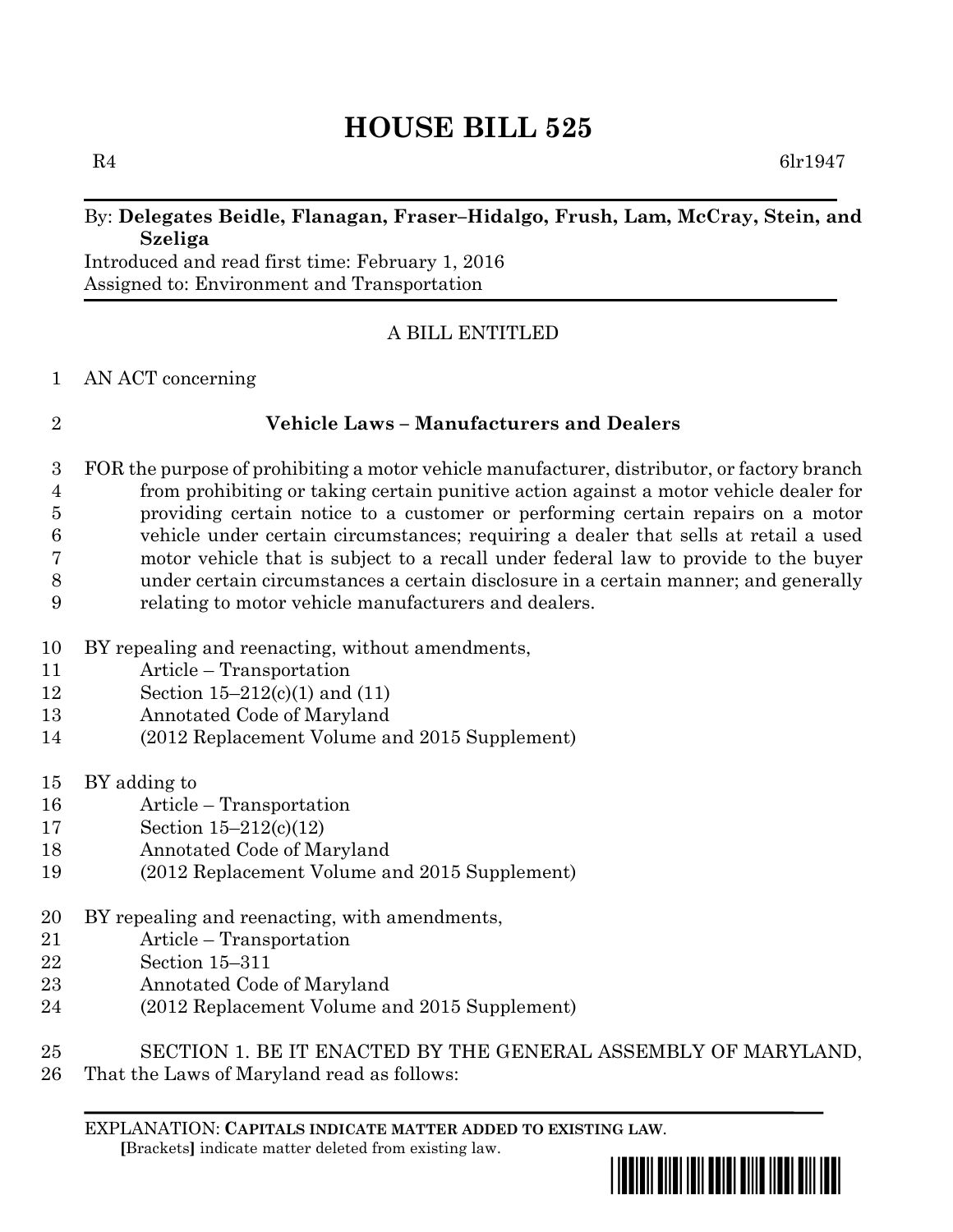|                                    | $\sqrt{2}$                                                                                                                                                                                                                                                                                    | <b>HOUSE BILL 525</b>                                                                                                                                                                                                                              |  |
|------------------------------------|-----------------------------------------------------------------------------------------------------------------------------------------------------------------------------------------------------------------------------------------------------------------------------------------------|----------------------------------------------------------------------------------------------------------------------------------------------------------------------------------------------------------------------------------------------------|--|
| $\mathbf 1$                        |                                                                                                                                                                                                                                                                                               | <b>Article - Transportation</b>                                                                                                                                                                                                                    |  |
| $\overline{2}$                     | $15 - 212.$                                                                                                                                                                                                                                                                                   |                                                                                                                                                                                                                                                    |  |
| $\boldsymbol{3}$<br>$\overline{4}$ | $\left( \text{c}\right)$<br>(1)<br>licensed in the State:                                                                                                                                                                                                                                     | A licensee shall specify in writing to each of its motor vehicle dealers                                                                                                                                                                           |  |
| $\overline{5}$<br>$6\phantom{.}6$  | (i)<br>warranties, and recalls on its products;                                                                                                                                                                                                                                               | The dealer's<br>obligation for vehicle preparation, delivery,                                                                                                                                                                                      |  |
| 7<br>$8\,$<br>9<br>10              | The schedule of compensation to be paid to the dealers for parts,<br>(ii)<br>including parts assemblies, and labor, including diagnostic labor and associated<br>administrative requirements, in connection with the service obligations established under<br>item (i) of this paragraph; and |                                                                                                                                                                                                                                                    |  |
| 11<br>12                           | (iii)<br>paragraph that is reasonable and adequate.                                                                                                                                                                                                                                           | A time allowance for the performance of labor described in this                                                                                                                                                                                    |  |
| 13<br>14<br>$15\,$                 | (11)<br>(i)                                                                                                                                                                                                                                                                                   | If a claim filed under this section is shown by the manufacturer<br>or distributor to be false or unsubstantiated, the manufacturer or distributor may charge<br>back the claim within 9 months from the date the claim was paid or credit issued. |  |
| 16<br>17                           | (ii)<br>distributor to:                                                                                                                                                                                                                                                                       | This paragraph does not limit the right of a manufacturer or                                                                                                                                                                                       |  |
| 18                                 |                                                                                                                                                                                                                                                                                               | 1.<br>Conduct an audit of any claim filed under this section; or                                                                                                                                                                                   |  |
| 19                                 |                                                                                                                                                                                                                                                                                               | 2.<br>Charge back for any claim that is proven to be fraudulent.                                                                                                                                                                                   |  |
| 20<br>21                           | (iii)<br>generally accepted accounting principles.                                                                                                                                                                                                                                            | An audit under this paragraph shall be conducted according to                                                                                                                                                                                      |  |
| 22<br>23<br>24<br>25               | <b>DEALER FOR:</b>                                                                                                                                                                                                                                                                            | (12) A LICENSEE MAY NOT PROHIBIT, RETALIATE AGAINST A DEALER<br>OR EMPLOYEE OF A DEALER FOR, DENY A CLAIM OR INCENTIVE FOR, REDUCE THE<br>AMOUNT OF COMPENSATION TO A DEALER FOR, OR PROCESS A CHARGE BACK TO A                                    |  |
| 26<br>$27\,$<br>28<br>29           | (I)<br><b>RESOLVE A CONDITION; OR</b>                                                                                                                                                                                                                                                         | THE PROVISION OF NOTICE BY A DEALER TO A CUSTOMER<br>RELATING TO THE EXISTENCE OF ANY RECALL REMEDY, TECHNICAL SERVICE<br>BULLETIN, OR ANY OTHER INSTRUCTIONS FROM A LICENSEE TO A DEALER TO                                                       |  |
| 30<br>$31\,$                       | (II)                                                                                                                                                                                                                                                                                          | PERFORMING REPAIRS ON A MOTOR VEHICLE, WHETHER<br>THE NEED FOR REPAIRS WAS DISCOVERED BY THE DEALER DURING THE COURSE OF                                                                                                                           |  |

**A SEPARATE REPAIR REQUESTED BY THE CUSTOMER OR AN INSPECTION OF THE**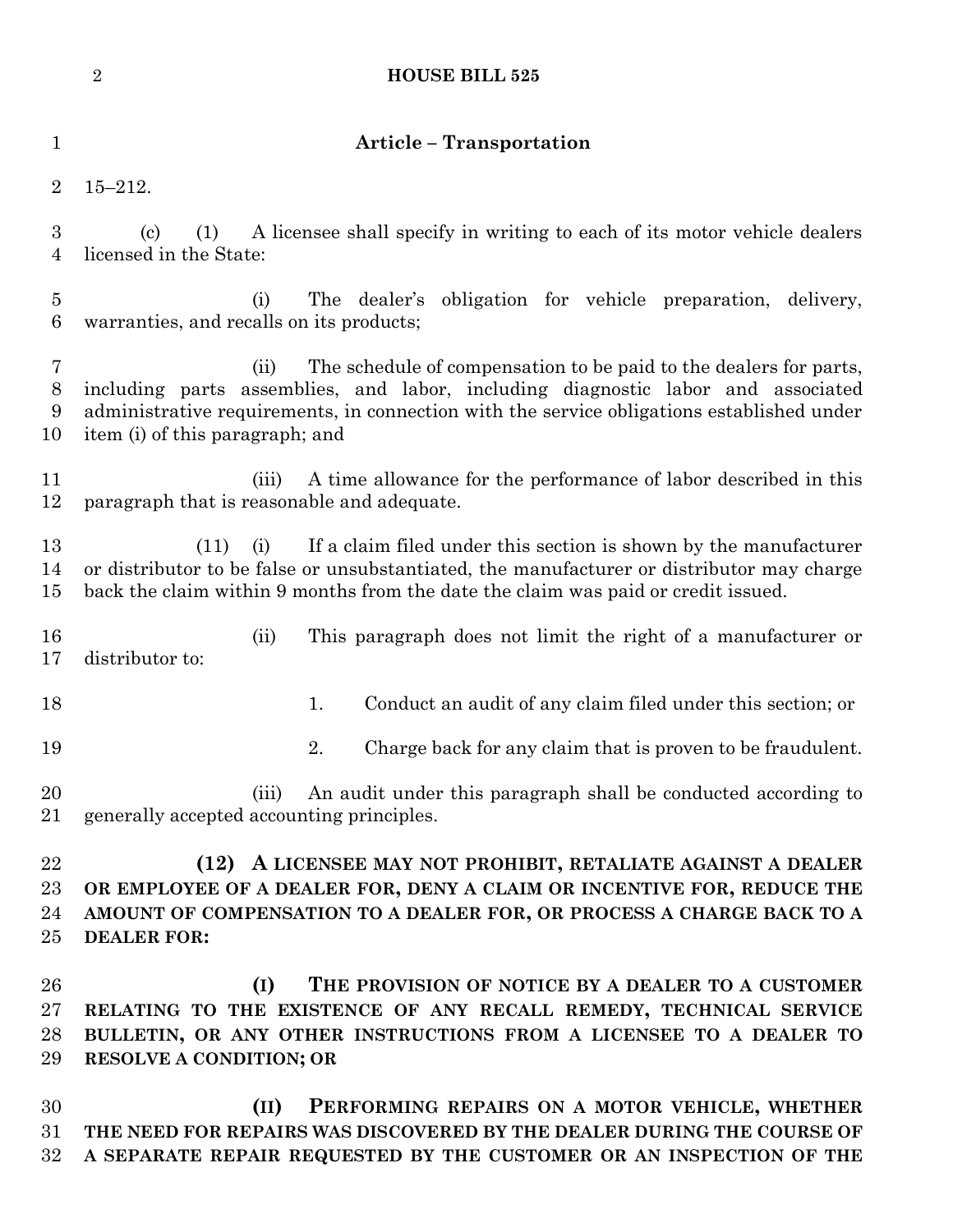# **HOUSE BILL 525** 3

| 1                                | MOTOR VEHICLE BY THE DEALER, OR PROMPTED BY A DEALER NOTICE OF A RECALL                                                                                                                                                                                                                                                                                                                     |  |  |
|----------------------------------|---------------------------------------------------------------------------------------------------------------------------------------------------------------------------------------------------------------------------------------------------------------------------------------------------------------------------------------------------------------------------------------------|--|--|
| $\overline{2}$<br>3              | REMEDY, TECHNICAL SERVICE BULLETIN, OR OTHER INSTRUCTIONS FROM A<br>LICENSEE TO A DEALER TO:                                                                                                                                                                                                                                                                                                |  |  |
| $\overline{4}$<br>$\overline{5}$ | 1.<br><b>RESOLVE A CONDITION THAT IS UNDER A WARRANTY</b><br>OF THE LICENSEE;                                                                                                                                                                                                                                                                                                               |  |  |
| $\,6$                            | 2.<br><b>REMEDY A CONDITION THAT CAUSED A RECALL; OR</b>                                                                                                                                                                                                                                                                                                                                    |  |  |
| 7<br>8<br>9                      | 3.<br>PERFORM A SERVICE PRESCRIBED IN A TECHNICAL<br>SERVICE BULLETIN OR OTHER INSTRUCTIONS FROM A LICENSEE TO A DEALER TO<br>RESOLVE A CONDITION.                                                                                                                                                                                                                                          |  |  |
| 10                               | $15 - 311.$                                                                                                                                                                                                                                                                                                                                                                                 |  |  |
| 11<br>12                         | A contract for the sale of a vehicle by a dealer shall contain a clear statement<br>(a)<br>of:                                                                                                                                                                                                                                                                                              |  |  |
| 13                               | The principal amount charged for the vehicle;<br>(1)                                                                                                                                                                                                                                                                                                                                        |  |  |
| 14                               | (2)<br>Any interest charged on the principal amount;                                                                                                                                                                                                                                                                                                                                        |  |  |
| 15                               | Any fee charged under $\S$ 13–610 of this article;<br>(3)                                                                                                                                                                                                                                                                                                                                   |  |  |
| 16<br>17                         | Any dealer processing charge, as defined in $\S 15-311.1$ of this subtitle;<br>(4)<br>and                                                                                                                                                                                                                                                                                                   |  |  |
| 18                               | Any other charge made in connection with the sale of the vehicle.<br>(5)                                                                                                                                                                                                                                                                                                                    |  |  |
| 19<br>20                         | In addition to the information required by subsection (a) of this section, a<br>(b)<br>contract for the sale of a new vehicle shall include:                                                                                                                                                                                                                                                |  |  |
| 21                               | The base price of the vehicle;<br>(1)                                                                                                                                                                                                                                                                                                                                                       |  |  |
| 22                               | The manufacturer's code or stock number for the vehicle; and<br>(2)                                                                                                                                                                                                                                                                                                                         |  |  |
| 23<br>24                         | A clear and specific description of each extra item and each extra charge<br>(3)<br>not included in the base price of the vehicle ordered by the buyer.                                                                                                                                                                                                                                     |  |  |
| 25<br>26<br>27<br>28<br>29       | IN ADDITION TO THE INFORMATION REQUIRED BY SUBSECTION (A) OF<br>$\left( \text{c}\right)$<br>THIS SECTION, A DEALER THAT SELLS AT RETAIL A USED MOTOR VEHICLE THAT IS<br>SUBJECT TO A CONDITION THAT CAUSED A RECALL UNDER FEDERAL LAW AND IS<br>NOT REMEDIED SHALL PROVIDE TO THE BUYER OF THE MOTOR VEHICLE, IN THE<br>BUYER'S ORDER OR IN A SEPARATE WRITTEN DOCUMENT, A DISCLOSURE THAT: |  |  |